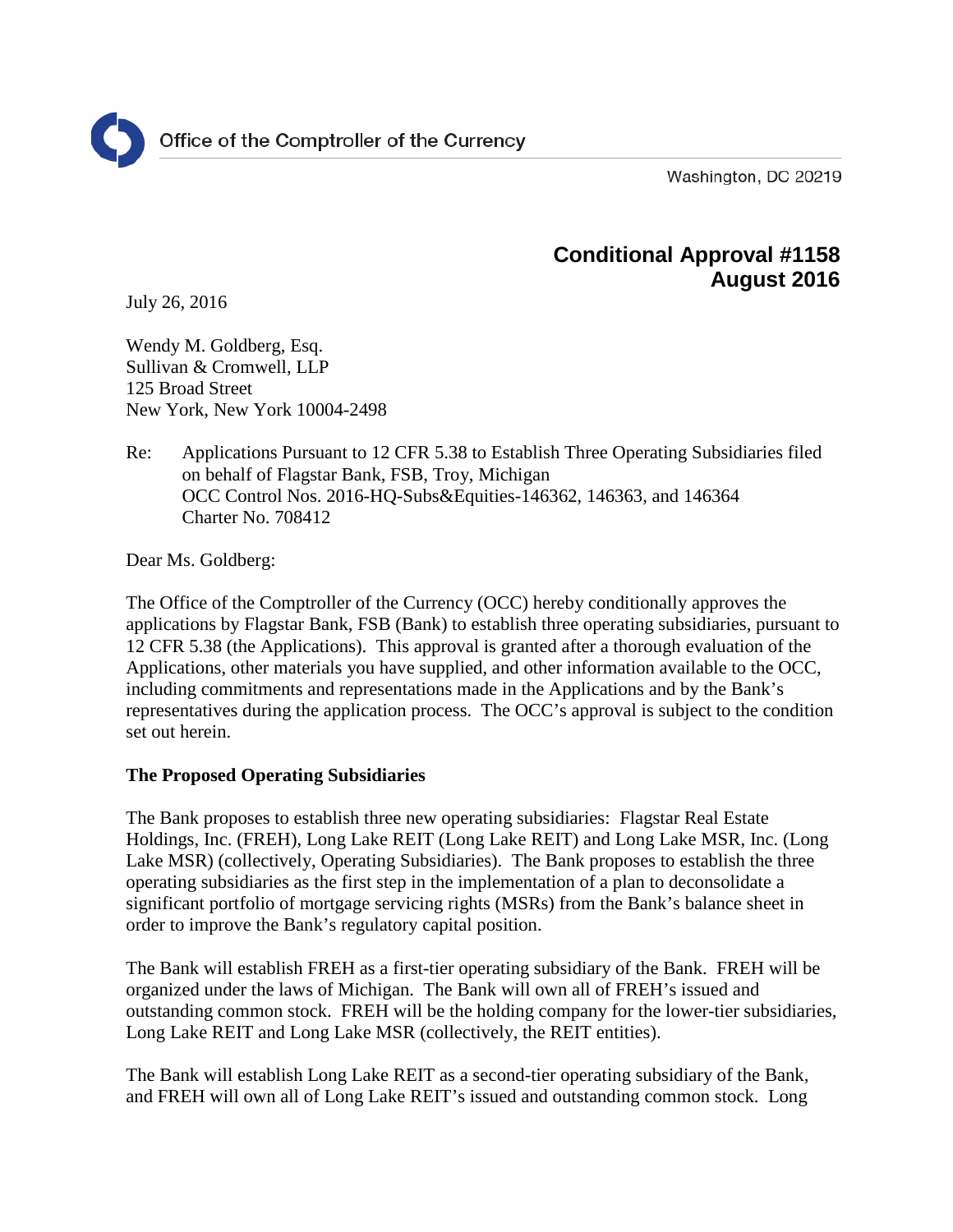Lake REIT will be organized under the laws of Maryland.

The Bank will establish Long Lake MSR as a third-tier operating subsidiary of the Bank, and Long Lake REIT will own all of the issued and outstanding common stock of Long Lake MSR. Long Lake MSR will be organized under the laws of Maryland.

The REIT entities will acquire and hold MSR assets and engage in mortgage servicing. It is contemplated that the formation of the Operating Subsidiaries will enable the Bank to begin the implementation of a plan to deconsolidate a significant portfolio of MSRs from the Bank's consolidated balance sheet, while also retaining an income stream for the Bank through contracted services and subservicing arrangements. The Bank ultimately plans to deconsolidate the REIT entities by selling ownership interests.

## **Operating Subsidiary Applications**

OCC regulations provide that a Federal savings association may conduct in an operating subsidiary activities that are permissible for a Federal savings association to engage in directly.<sup>[1](#page-1-0)</sup> A Federal savings association may invest in an operating subsidiary provided that the savings association's ability to control the management and operations of the subsidiary, and the savings association's ownership of voting interests in the subsidiary meet the standards set forth in 12 CFR 5.38(e)(2)(i). In addition, for a subsidiary to be an operating subsidiary, the subsidiary must be consolidated with the federal savings association under generally accepted accounting principles  $(GAAP)$ .<sup>[2](#page-1-1)</sup> The OCC may, at any time, limit a Federal savings association's investment in an operating subsidiary or may limit or refuse to permit any activities in an operating subsidiary for supervisory, legal or safety and soundness reasons.<sup>[3](#page-1-2)</sup>

The proposed activities of the Operating Subsidiaries are a continuation of the Bank's current activities with respect to servicing loans and mortgage servicing rights. These activities are permissible for the Bank.<sup>[4](#page-1-3)</sup>

The Bank will directly or indirectly own all of the voting interests of the Operating Subsidiaries. The Bank will control the management and operations of the Operating Subsidiaries, and no other person or entity will exercise effective operating control over the Operating Subsidiaries or influence the Operating Subsidiaries' operations to an extent equal to or greater than that of the Bank. The Operating Subsidiaries will be consolidated with the Bank for purposes of GAAP unless and until the Bank sells interests in the REIT entities in an amount sufficient to allow deconsolidation of the REIT entities from the Bank. [5](#page-1-4)

<span id="page-1-1"></span><span id="page-1-0"></span><sup>&</sup>lt;sup>1</sup> 12 CFR 5.38(e)(1)(i).<br><sup>2</sup> 12 CFR 5.38(e)(2)(i)(C).

<span id="page-1-2"></span><sup>3</sup> 12 CFR 5.38(c).

<span id="page-1-3"></span><sup>4</sup> See 12 USC 1464(c) and 12 CFR 160.30.

<span id="page-1-4"></span><sup>&</sup>lt;sup>5</sup> At such time, if not before, the REIT entities will no longer be operating subsidiaries of the Bank. The Bank must obtain any required approval before the REIT entities cease to be operating subsidiaries.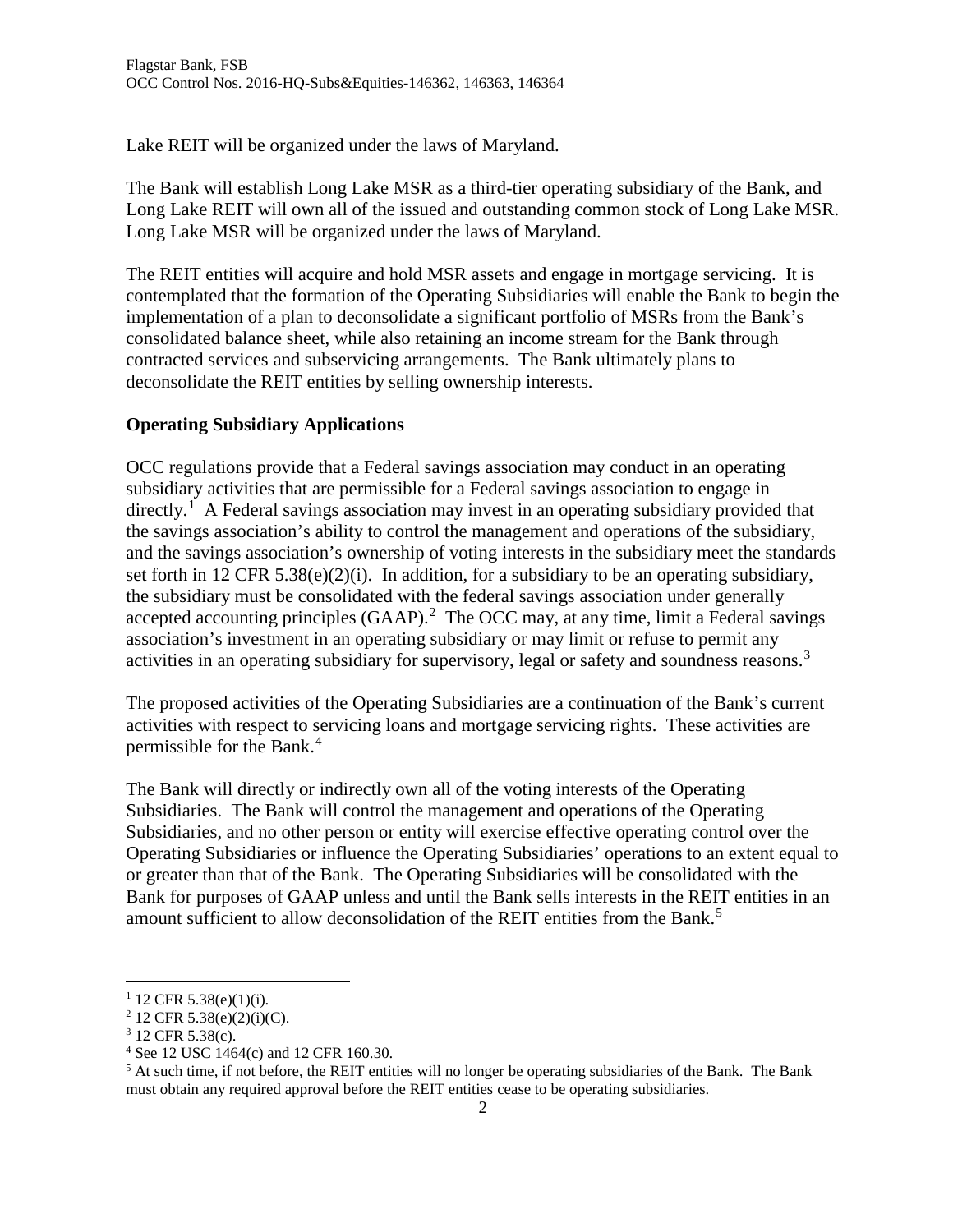The OCC has reviewed the filings and concludes that there is no basis for objection to the Applications under the criteria set forth in 12 CFR 5.38. Accordingly, the Applications meet the applicable regulatory standards for approval.

The condition set forth below helps ensure that the Bank meets the appropriate standards under GAAP for deconsolidation of the REIT entities and de-recognition of the MSRs, and that the Bank calculates its regulatory capital appropriately in connection with the proposed deconsolidation.

### **Section 1818(b) Condition**

The approval of the Applications is subject to the following condition:

Prior to the deconsolidation of the REIT entities and de-recognition of the mortgage servicing assets from the Bank's balance sheet, the Bank must submit an accounting analysis, with an acknowledgement of concurrence from the bank's external auditors, to the Supervisory Office that addresses whether the Bank has met the standards under GAAP for de-recognition of the REIT entities and the related mortgage servicing assets. Additionally, the Bank must receive a written non-objection from the Supervisory Office regarding the accounting treatment and the resulting impact on the regulatory capital of the Bank before it can deconsolidate the REIT entities or derecognize the related mortgage servicing assets.

The condition of this approval is a condition "imposed in writing by a Federal banking agency in connection with any action on any application, notice, or other request" within the meaning of 12 USC 1818. As such, the condition is enforceable under 12 USC 1818.

### **Other Requirements and Conclusion**

If the Operating Subsidiaries are not established within 12 months after the approval date, the approval shall automatically terminate, unless the OCC grants an extension of the time period for good cause.

This approval and the activities and communications by OCC employees in connection with the filings do not constitute a contract, express or implied, or any other obligation binding upon the OCC, the United States, any agency or entity of the United States, or any officer or employee of the United States, and do not affect the ability of the OCC to exercise its supervisory, regulatory and examination authorities under applicable law and regulations. Our approval is based on the Savings Association's representations, submissions, and information available to the OCC as of this date. The OCC may modify, suspend or rescind this decision if a material change in information on which the OCC relied occurs prior to the date of the transactions to which this decision pertains. The foregoing may not be waived or modified by any employee or agent of the OCC or the United States.